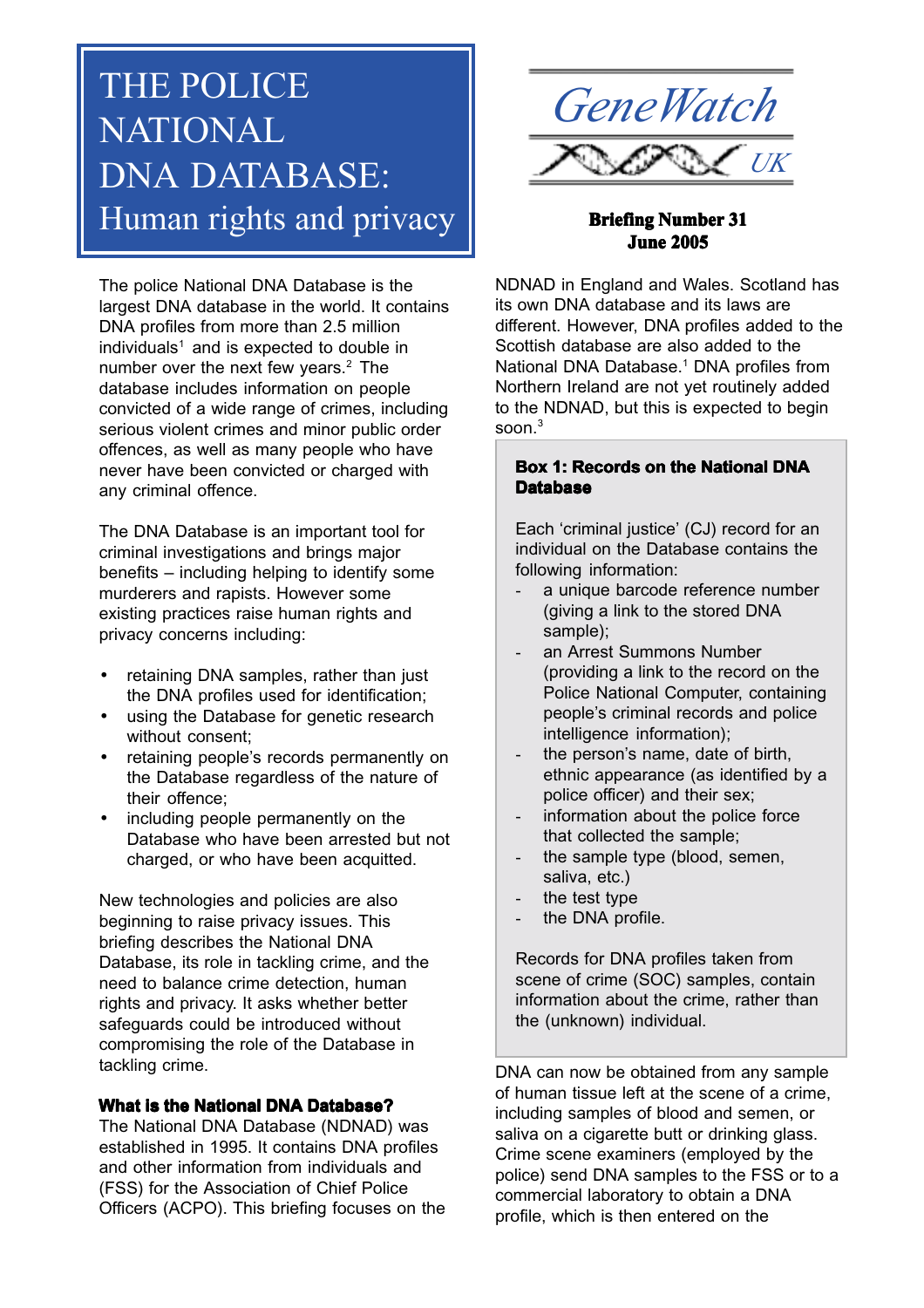Database by the FSS. These DNA profiles are a string of numbers based on specific areas of the DNA, known as short tandem repeats (STRs). To try to find out who the DNA came from, the police can:

- arrest known suspects for the crime and take their DNA samples for profiling. These DNA profiles are used to find out if one of them matches the crime scene profile. Whether there is a match or not, the profiles are kept permanently on the Database;
- ask everyone in a particular area or workplace to give a DNA sample to try to find a match (a 'mass screen'). These 'elimination' profiles are usually destroyed but people can also agree to have them entered permanently on the Database;
- ask the FSS to compare the crime scene DNA profile with all the profiles on the National DNA Database to try to find a match (known as a 'speculative search'). These searches are now done routinely every night. In a few cases, the FSS can also look for a *partial* match that may identify a relative of the suspect ('familial searching');
- go to court and ask for permission to search other DNA databases (for example, DNA collected for health research) if they can convince the court that this is in the public interest. This method has not been used but could be in the future;
- use new techniques to see if the genetic information in the DNA sample can give some clues about the person they are looking for, such as their hair or skin colour.

The police now routinely take DNA samples from anyone arrested for any 'recordable' crime, even if the sample is not relevant to the crime being investigated. Putting DNA profiles from these samples on the Database allows the FSS to check whether there is a match between the arrested individual's DNA and a DNA profile from any previous crime scene. These individuals are kept on the Database for life and their profiles are automatically checked against DNA profiles obtained from any future crime scene.

The purpose of the Database is to increase the chances of finding a match between a crime scene DNA sample and a named individual, even when there is no known group of suspects for a crime. These matches are never used in court, but they provide the police with 'intelligence information' about who is likely to have been at the crime scene. Further police work can then obtain the corroborating evidence (such as witness statements) that is needed to obtain a conviction, and a fresh DNA sample from the suspect is then tested to confirm the match for use in evidence in court.

# **Detecting and reducing crime**

There is no doubt that DNA evidence can improve crime detection and conviction and thus benefit society. The Database is particularly effective in improving detection rates for burglary and theft from vehicles. However, DNA profiles are obtained from the examination of less than 1% of crime scenes. As a result, in 2002/03 only 1.6% of all crime detections were attributed to DNA Database matches by the Home Office (0.3% of all detections for violent and sexual offences, 7.9% of all detections for vehicle thefts and 8.3% of all detections in cases of domestic burglary).3

In addition, it is important to remember that the number of Database detections overestimates the number of detections that *required* the Database by an unknown amount depending on the type of crime.

*The police now routinely take DNA samples from anyone arrested for any 'recordable' crime, crime, even if the sample is not relevant to the crime being investigated*

*There is no doubt that no doubt DNA evidence can improve crime detection and conviction and thus benefit society*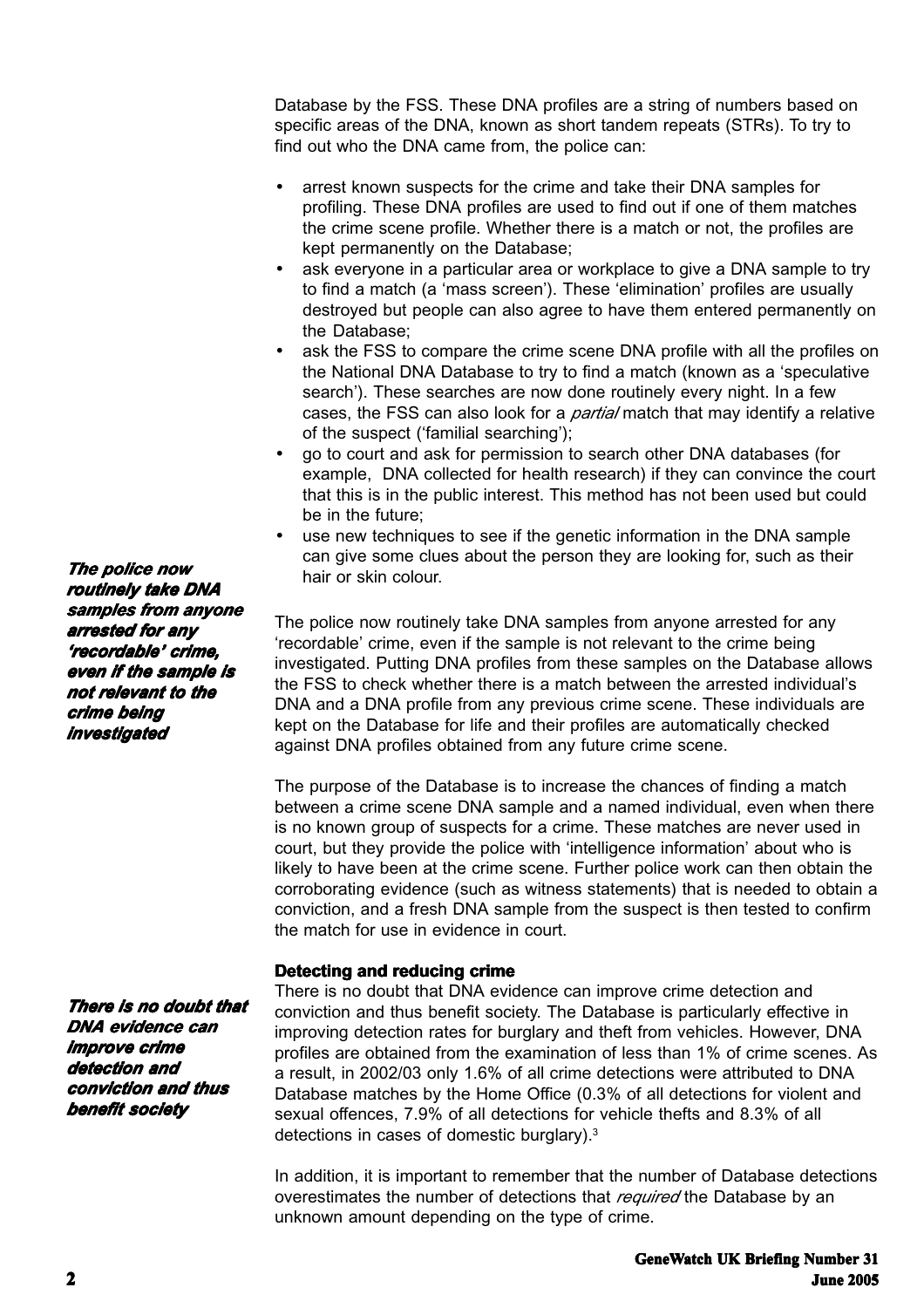This is partly because not all detections lead to convictions and partly because the suspect may already have been known or identifiable without use of the Database (for example, rapists and murderers are often known to their victims, so their DNA could be compared directly with a crime scene profile). The lack of a full assessment of effectiveness means that there is some uncertainty about the cost-effectiveness of expanding the Database, compared to alternative approaches to tackling crime. It also makes it hard to balance the benefits against the threats to privacy and rights.

# **Privacy, human rights and discrimination**

Few people have problems with the idea of the police comparing the DNA of a suspect with DNA left at the scene of a serious crime. However, concerns arise when DNA profiles and other information are stored permanently on a database, especially when the database includes large numbers of innocent people. The three main areas of concern about the NDNAD are: its impacts on people's privacy; the potential for misuse by governments; and whether it discriminates against certain groups of people (especially ethnic minorities).

DNA is very different from other types of forensic data because it has the potential to reveal a lot more information about a person.<sup>5</sup> Unlike a fingerprint, DNA can:

- reveal who a person is related to if your DNA profile is held on the NDNAD it could be used to trace your brothers, sisters, parents or children;
- potentially provide some hints about what a person looks like;
- potentially indicate whether a person is at *risk* of developing an illness in the future or has a rare genetic condition.

The DNA *profiles* held on the Database can be used to investigate who a person is related to (including non-paternity), but are unlikely to contain personal genetic information about health or other characteristics. This is because they are based on 'non-coding' parts of DNA (not on genes). This part of a person's DNA is not thought to be important in influencing biological differences such as health or appearance. However, the DNA *samples* which remain permanently linked to the Database contain unlimited amounts of genetic information, increasing privacy concerns.

Because DNA is a powerful tool to trace individuals, the National DNA Database could also be used as an instrument of surveillance, raising fears about the potential to create a future 'police state'. Even if DNA profiles were not included, there are concerns about misuse because the Database now contains the first permanent list of anyone who has been arrested since April 2004. Expanding the Database puts increasing numbers of people on this 'list of suspects', even though they may never have been charged or convicted of a crime. This may subtly alter the way they are viewed both by the state and by their fellow citizens, potentially undermining the principles of 'innocent until proven guilty' and of rehabilitation. One issue is whether permanent records of arrest could be used in future to restrict people's rights and freedoms, for example to make it difficult for them to obtain travel visas or employment.

The Database is also inevitably discriminatory because some people are included on it while others are not. A temporary removal of some rights is widely agreed to be a reasonable punishment for committing a serious crime. But many people on the database have not committed any crime and some have committed relatively minor crimes. Allowing people to be entered and kept on the database for life when they have been arrested but not charged, or have been aquitted, may also exacerbate discrimination against certain groups of people,particularly ethnic minorities. The balance between these concerns and the benefits of using the DNA Database in

# **GeneWatch UK Briefing Number31 June 2005 3**

*The three main areas of concern about the NDNAD are: its impacts on people's privacy; the potential the potential for misuse by governments; and whether it whether discriminates against certain groups of people (especially ethnic minorities)*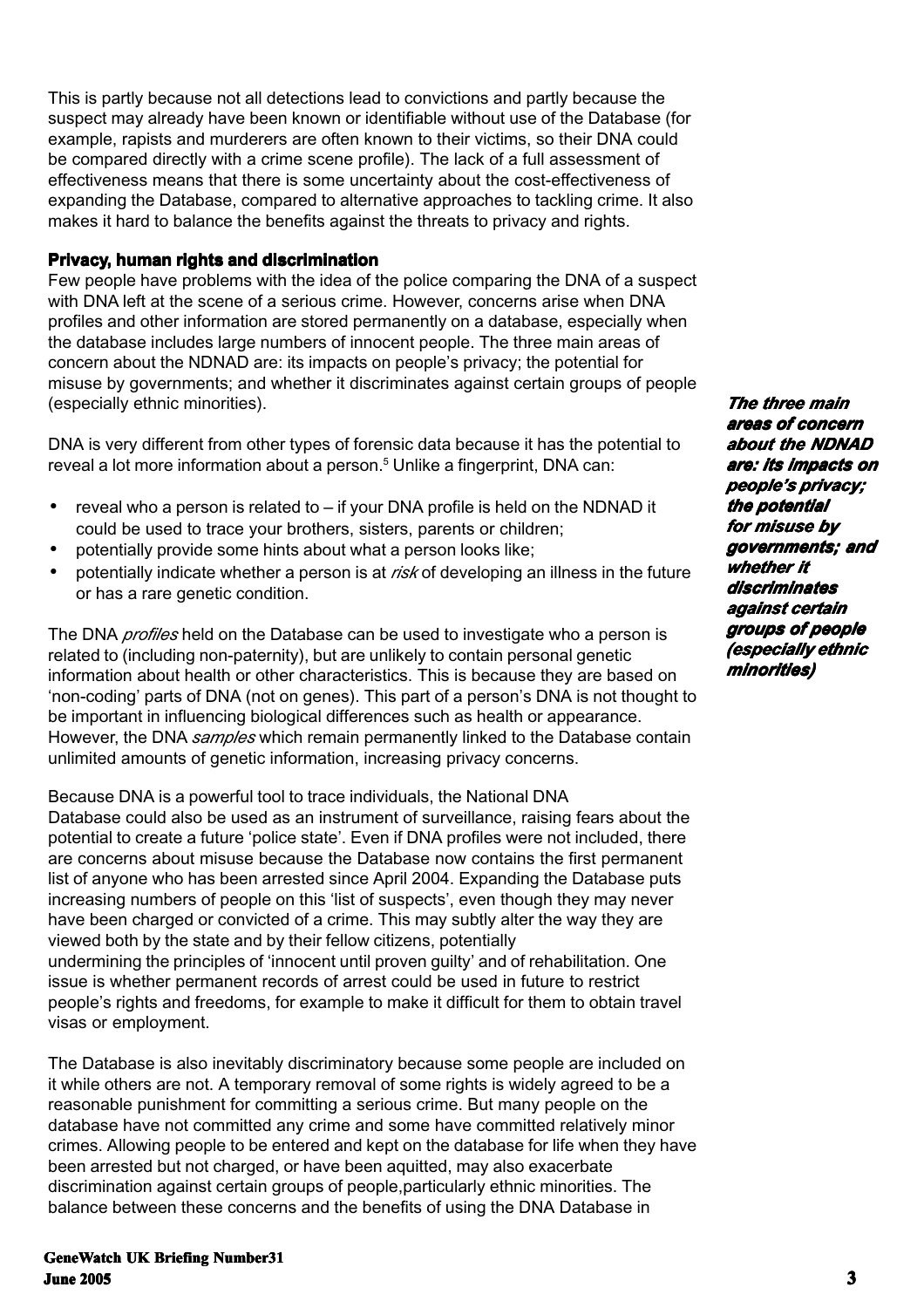criminal investigations depends on who is on the Database and for how long; what information is kept on it or linked to it (including whether the original DNA samples should be retained); and what safeguards are in place to prevent misuse.

### **Who oversees the Database?**

The National DNA Database Board oversees the Database and makes decisions about how it can be used. Its members represent the police, the Home Office, the FSS and the Human Genetics Commission (a government advisory body). The Custodian, an employee of the FSS, is responsible for day-to-day running of the Database, including quality assurance.

These arrangements are likely to change because the Government is planning to partially privatise the FSS.<sup>6</sup> However, reviews by the Royal Commission in 1993,<sup>7</sup> both the House of Lords<sup>8</sup> and House of Commons<sup>6</sup> Science and Technology Committees (in 2001 and 2005) and the Human Genetics Commission (in  $2002$ <sup>5</sup>) have concluded that the Database needs an independent advisory body that includes lay membership.

#### **Should the DNA samples be kept?**

As well as storing the DNA profile obtained from analysis of the sample on the Database, part of the DNA sample is also retained indefinitely, linked to an individual's record on the NDNAD via a unique barcode reference number. Storing samples from crime scenes makes sense, so that the profile can be checked if necessary. However, the stored samples from individuals are not needed to prevent miscarriages of justice, because a fresh DNA sample is always taken from the defendant if a case comes to trial.

Companies supplying DNA profiles to the Database are paid an annual fee to store the samples, so it is in their commercial interests to argue that the samples should be retained. They may also wish to use the samples for research (see below). However, DNA samples contain sensitive genetic information not needed for identification purposes. Therefore, the permanent storage of DNA samples from individuals significantly increases privacy concerns.<sup>9</sup>

The National DNA Database Board argues that the samples must be kept for quality control and to check errors.<sup>1</sup> However, samples do not need to be kept *permanently* for the profiles to be checked; they could be stored only for a limited time period, until an investigation is complete. The Board also argues that keeping samples allows the Database to be upgraded to use more detailed profiles in the future. Although this was necessary when the Database was first set up, it is likely to be costly and impracticable now the Database is so large. Changing the profiling system would also make the Database incompatible with others internationally. An alternative is that if more detailed profiling were needed to prevent miscarriages of justice, this could be used for crime scene samples and the fresh sample that is always taken from a defendant for use in court, but not for all the profiles on the database.

The Government's advisory body, the Human Genetics Commission, concluded that the reasons given for retaining samples are 'not compelling'5 and the Home Office has recognised that retaining DNA samples is 'one of the most sensitive issues to the wider public'.<sup>10</sup> However, the Government has no plans to change this practice. Destroying individuals' DNA samples after their profiles have been obtained would improve privacy protection and remove concerns that the samples might be used in future to reveal personal genetic information (such as health-related information) or be used for purposes other than identification (such as controversial genetic research).

*Companies supplying DNA profiles to the Database are paid an annual fee to store the samples, the samples, so it is in their commercial commercial interests to argue that the samples should be retained. They may also wish to use the samples for research*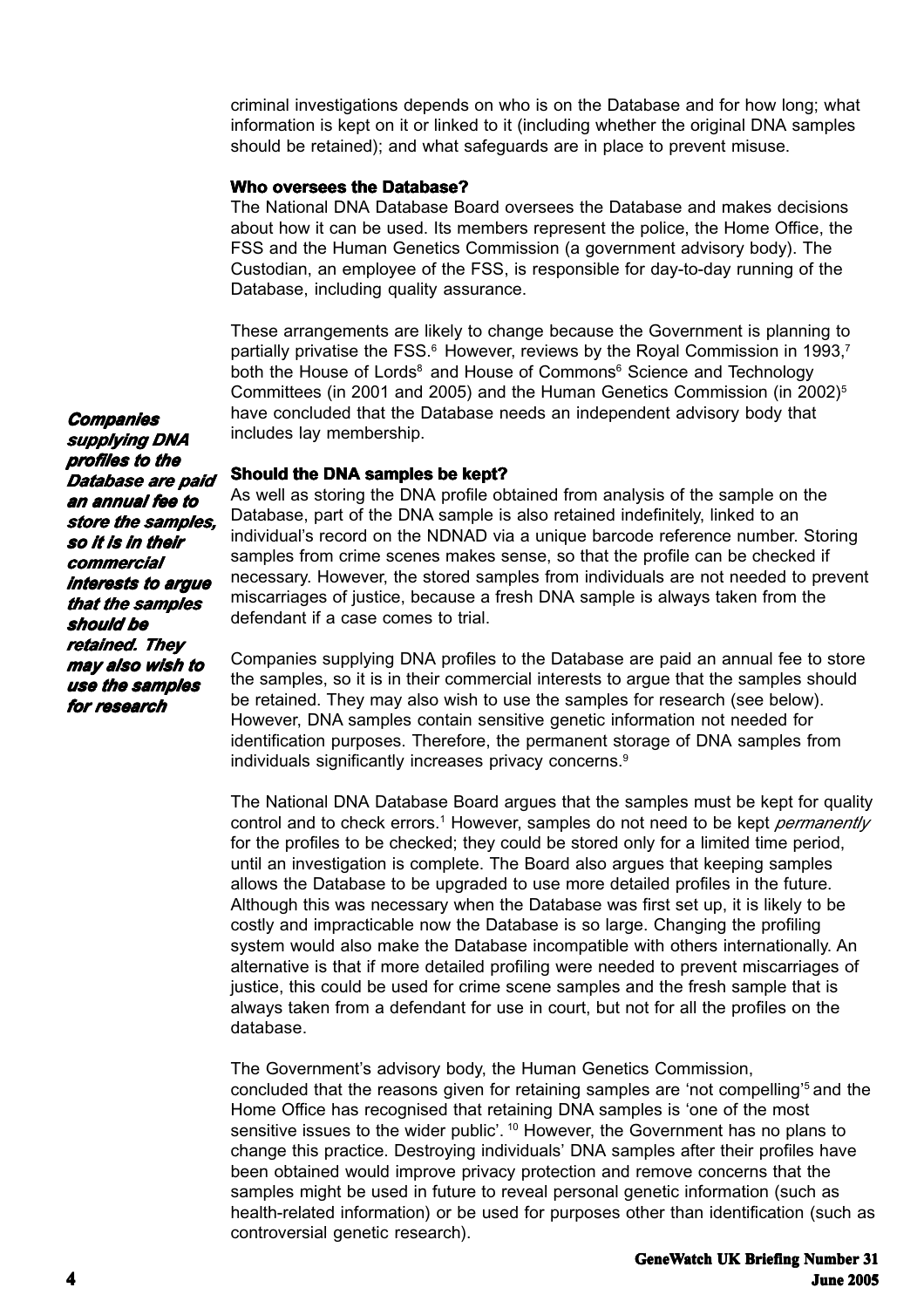# **Should genetic research be allowed without consent?**

Because DNA samples are collected without consent, genetic research using the samples and/or Database can bypass the usual ethical safeguards. Neither the usual requirement to seek informed consent from participants, nor any independent ethical review of research proposals currently takes place. Research using the Database is supposed to be restricted to the purpose of detecting or reducing crime; however, this has been interpreted broadly to include research on predicting characteristics such as ethnicity from DNA. There is nothing to prevent future research including controversial topics such as searching for 'genes for criminality'.

Table 1 shows the numbers of approved research proposals for the NDNAD between 1995 and 2005. It remains unclear whether researchers have used the DNA samples (which contain unlimited amounts of genetic information), or only the DNA Database and profiles. The number of research projects appears to be increasing rapidly since March 2004 when the Home Office minister Hazel Blears stated that only five research proposals had been submitted: two had been approved, two rejected and one was pending a decision.<sup>11</sup> The two approved projects were both conducted by the FSS and both related to 'identification of individuals on ethnic or familial basis'. One of these research projects is a controversial attempt to use DNA profiles to predict ethnicity,<sup>12</sup> but the details of the other projects are not publicly available.

*Neither the usual Neither requirement to seek informed consent from participants, nor any independent any ethical review of research research proposals currently takes place*

| Table 1: Research requests to the NDNAD Custodian $^{\circ}$ |  |  |  |  |  |  |
|--------------------------------------------------------------|--|--|--|--|--|--|
|--------------------------------------------------------------|--|--|--|--|--|--|

| <b>From</b>                                                                                                     | <b>Received</b> | <b>Agreed</b> |
|-----------------------------------------------------------------------------------------------------------------|-----------------|---------------|
| External research request from<br>universities, etc.                                                            | 6               |               |
| Police operational requests relating to<br>specific investigations, including familial<br>searching             | 4               | 2             |
| Requests to assist forensic providers for<br>R&D papers, for future use in cases not<br>specific investigations | 11              | 6             |
| Database improvements                                                                                           |                 |               |

The NDNAD Board claims that it is now discussing ethical oversight of research proposals with the Central Office of Research Ethics Committees (COREC).1,13The COREC has denied this,14 however it now seems likely that a new ethics committee will be set up. In any case, approval by an ethics committee is not normally considered sufficient to override the right of individuals to consent or refuse to take part in research.

Genetic research using the Database is likely to be misleading as well as controversial. Categories in the NDNAD such as 'ethnic appearance' are meaningless for scientific purposes and the DNA profiles and samples will not be representative of either the general or the 'criminal' population. Research should be restricted to producing 'quality control' statistics on the type of data that has been added and how it is being used.

## **New technologies and techniques**

The current DNA profiles used for identification purposes contain very limited information about a person's genes, but new techniques are being developed that

**GeneWatch UK Briefing Number 31 June 2005 5**

*Genetic research using the Database is likely to be misleading as well as controversial controversial*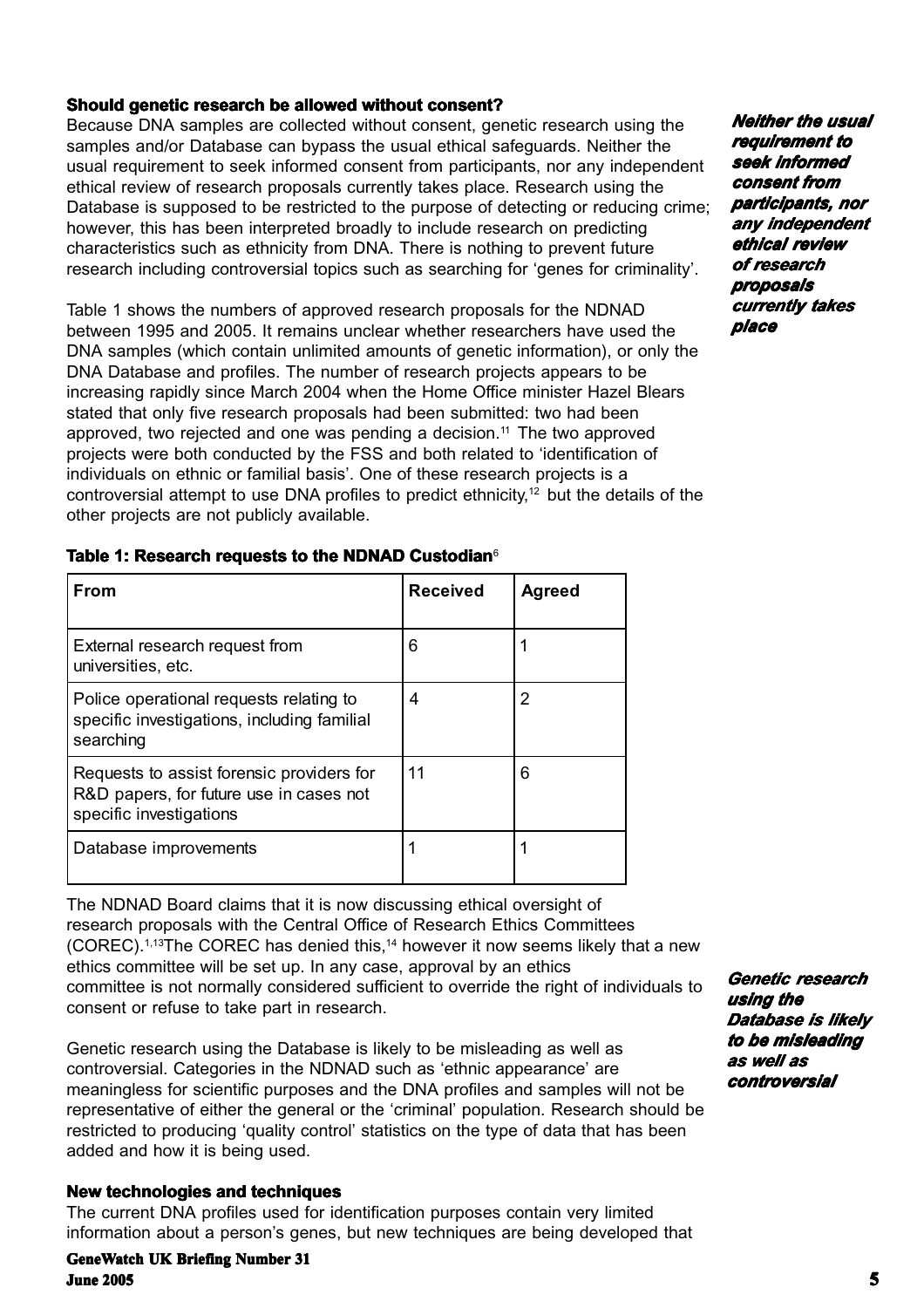could change this. Researchers are now looking at predicting ethnicity, appearance and health status from DNA. Some even believe it will be possible to predict a person's personality or behaviour. However, there are serious scientific problems with most of these approaches and they are unlikely to produce particularly useful or accurate predictions in most cases.15 Nevertheless, a few genetic tests can reveal important information about some people's health. If use of this new technology (called SNP profiling) were expanded to stored samples from known individuals on the Database, the increase in police access to genetic information would raise major privacy concerns. Although upgrading all the profiles on the Database to SNPs seems unnecessary and unlikely, the FSS cites this possibility as one reason why it wishes to keep the samples.<sup>16</sup>

A more immediate problem is the use of these new genetic tests to analyse DNA samples from crime scenes. Commercial tests are now available which claim to predict the genetic heritage or ancestry of a potential suspect from their DNA (using categories such as Sub-Saharan African and Indo-European). Because genetic tests are not regulated, the police are dependent on advice from commercial companies about what the tests reveal. However, test results for ancestry may be misleading,17 and even the genetics of predicting eye, skin or hair colour is complex and still poorly understood.18 In addition, the police may misinterpret the information they are given, as happened recently with one test claiming to indicate that a suspected rapist was of Caribbean origin.<sup>19</sup> Without better oversight, there is a danger that the information will be used selectively to reinforce existing prejudices, for example about race or skin colour.

The use of 'familial searching' (using the Database to try to identify the relatives of a potential suspect) is also expected to increase. There is a risk this may uncover family relationships that people do not know about, including cases of non-paternity. However, as yet there are no published guidelines as to when such an approach can be considered ethical. As the House of Commons Science and Technology Committee recognised, there is a need for a system to oversee the regulation of new forensic technologies.6

### **Who should be on the Database?**

The original aim of the Home Office's DNA Expansion Programme, announced in April 2000, was to include 'virtually the entire active criminal population' (an estimated 3 million people) on the Database by  $2004<sup>20</sup>$  raising questions about how the 'active criminal population' is defined. Expansion of the Database continues and new legislation came into force in England and Wales in April 2004 allowing DNA samples to be taken from anyone who is arrested on suspicion of any 'recordable' offence. Most driving offences are not recordable but most other offences are, including being drunk in a public place, begging or taking part in a prohibited public procession.21 Both the DNA samples and the profiles are now kept for life, even if the person arrested is never charged or is acquitted.

Children's samples and profiles are also kept permanently. In the UK, 3.7% of the population are now on the DNA Database, compared to 0.57% of the population in the European Union and 0.48% in the USA.<sup>22</sup>

Some people are more likely to end up on the Database than others: for example, 98% of individuals' profiles are from men and only 2% from women. To some extent this reflects differences in crime rates in different parts of the population. However, discriminatory policing could lead to a disproportionate number of people from ethnic minority groups being arrested. And police powers can be abused (for example, to collect surveillance information on protesters, or to arrest people simply to get hold of a DNA sample). These concerns have been exacerbated by the new law, which allows samples to be taken as a matter of routine before someone is charged, even if a DNA profile is not relevant to the offence for which they are arrested.

*Police powers can be abused (for example, to collect example, to surveillance information on protesters, or to arrest people simply to get hold of a DNA sample) of a DNA sample)*

*Because genetic tests are not tests not regulated, the police are dependent on advice from commercial commercial companies about companies what the tests reveal*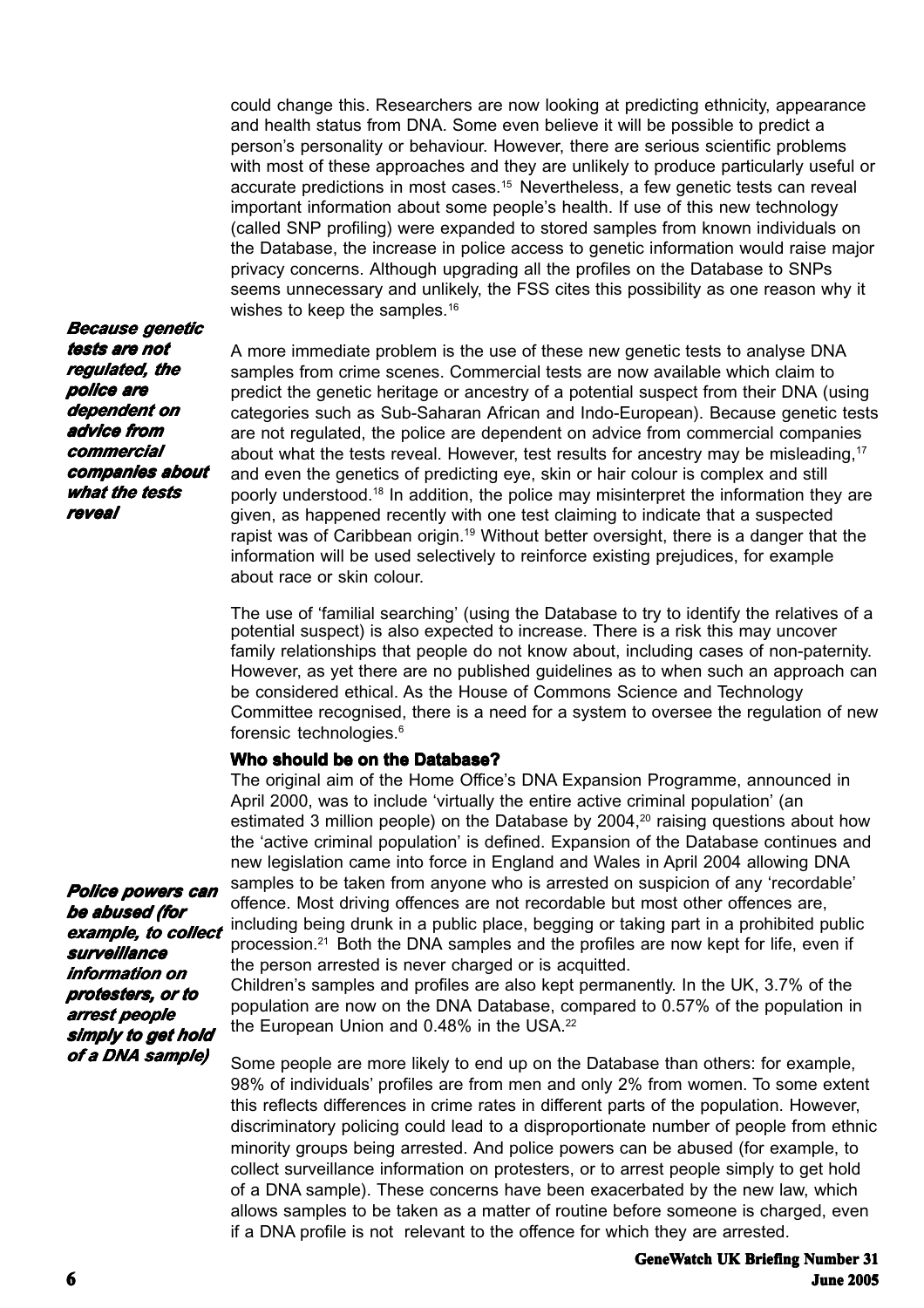The NDNAD Board reports the breakdown of male profiles on the Database as: white skinned European (82%), dark skinned European (2%), Asian (5%), Arab (1%), Afro-Caribbean (7%), other (3%). Because black males make up only a small proportion of the UK population, *New Scientist* magazine has calculated that the NDNAD contains DNA profiles from nearly one-third of black adult men, compared to only 8% of white adult men.<sup>23</sup> Understandably, these figures raise concerns within the black community.<sup>24</sup>

Some forensic scientists have argued that, to prevent discrimination, the Database should be expanded to include the whole UK population, although the Association of Chief Police Officers (ACPO) regards this as too expensive and impracticable.<sup>1</sup> Putting everyone on the Database would not necessarily prevent it being used in a discriminatory way and would significantly increase concerns about excessive state surveillance. An alternative would be to change the data retention policy, perhaps to mirror that used on the Police National Computer (PNC), which stores people's criminal records. PNC records for convicted murderers and rapists are kept permanently, but many other records are supposed to be removed after fixed time periods.25 Some records can be kept after acquittal: but only in restricted circumstances (mainly relating to sexual offences, on public protection grounds). Time limits on data retention on the National DNA Database could provide an important safeguard for privacy and human rights, limiting the potential for misuse by future governments.

## **Links with other databases?**

Other national databases are being planned and developed, including the National Identity Register to support the use of ID cards, and the new NHS Electronic Care Record Service, which may contain some genetic data in the future. It is not clear under what circumstances the police will be allowed access to this information, nor whether any of these databases will be linked – for example, by including a person's Arrest Summons Number and NHS number on the proposed National Identity Register.26 Expanding and/or linking these databases would give the state unprecedented abilities to monitor the UK population. This is a particular concern because, since April 2004, everyone with an Arrest Summons Number will remain permanently listed on the DNA Database even if they are never charged or are acquitted.

# **Errors in DNA profiling**

There is no such thing as an error-free database. Mistakes can lead to 'false positives' where an innocent person is wrongly identified. In some cases DNA evidence can be difficult to interpret, particularly when samples from the crime scene are degraded or contain more than one person's DNA. Even though a 'trawl of the database' is not enough to secure a conviction in court, the criminal justice system may not always take sufficient account of the possibility of errors and people may be *identified*wrongly convicted either by mistake or even by being 'framed'.

The NDNAD Board recently estimated that some 26% of matches obtained using the old DNA profiling system could have occurred simply by chance.<sup>1</sup> Although the new profiling system reduces false matches it does not eliminate them entirely; the Board expects one or two false matches to occur by chance over the next five years.<sup>27</sup> Errors can also still occur through contamination or accidental mix ups (by the police, laboratory or database staff). It is rare in the UK for DNA profiling to be carried out or repeated after the original prosecution, even though it might help to exonerate innocent people. In contrast, in the USA, the Innocence Project has exonerated 141 people, including 13 prisoners who were on death row.28 Similar projects are now being advocated in the UK.29

*Time limits on data retention on the National DNA Database could provide an important safeguard*

*There is no such thing as an error-free database. Mistakes can lead to 'false positives' positives' where an innocent an person is wrongly*